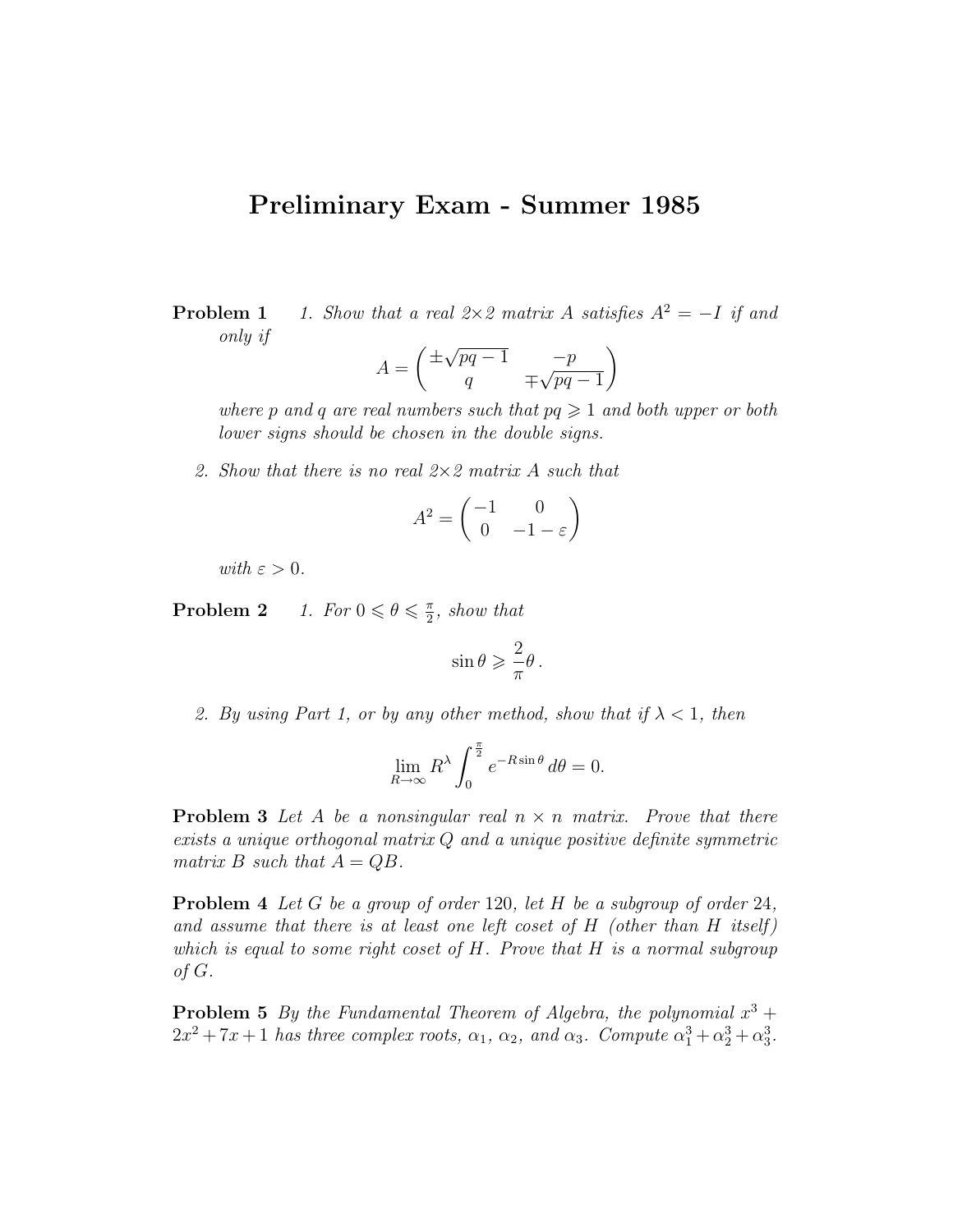Problem 6 Evaluate the integral

$$
\int_0^\infty \frac{x^{a-1}}{x+1} \, dx
$$

where a is a complex number. What restrictions must be put on  $a<sup>2</sup>$ 

Problem 7 Let

$$
f(x) = e^{x^2/2} \int_x^{\infty} e^{-t^2/2} dt
$$

for  $x > 0$ .

1. Show that 
$$
0 < f(x) < \frac{1}{x}
$$
.

2. Show that  $f(x)$  is strictly decreasing for  $x > 0$ .

Problem 8 Let f be a real valued continuous function on a compact interval [a, b]. Given  $\varepsilon > 0$ , show that there is a polynomial p such that  $p(a) = f(a)$ ,  $p'(a) = 0$ , and  $|p(x) - f(x)| < \varepsilon$  for  $x \in [a, b]$ .

**Problem 9** Let  $u(x)$ ,  $0 \le x \le 1$ , be a real valued  $C^2$  function which satisfies the differential equation

$$
u''(x) = e^x u(x).
$$

- 1. Show that if  $0 < x_0 < 1$ , then u cannot have a positive local maximum at  $x_0$ . Similarly, show that u cannot have a negative local minimum at  $x_0$ .
- 2. Now suppose that  $u(0) = u(1) = 0$ . Prove that  $u(x) \equiv 0, 0 \le x \le 1$ .

**Problem 10** Prove that for each  $\lambda > 1$  the equation  $z = \lambda - e^{-z}$  in the half-plane  $\Re z \geq 0$  has exactly one root, and that this root is real.

- **Problem 11** 1. Let G be a cyclic group, and let  $a, b \in G$  be elements which are not squares. Prove that ab is a square.
	- 2. Give an example to show that this result is false if the group is not cyclic.

**Problem 12** Let A be an  $n \times n$  real matrix and  $A<sup>t</sup>$  its transpose. Show that  $A<sup>t</sup>A$  and  $A<sup>t</sup>$  have the same range.